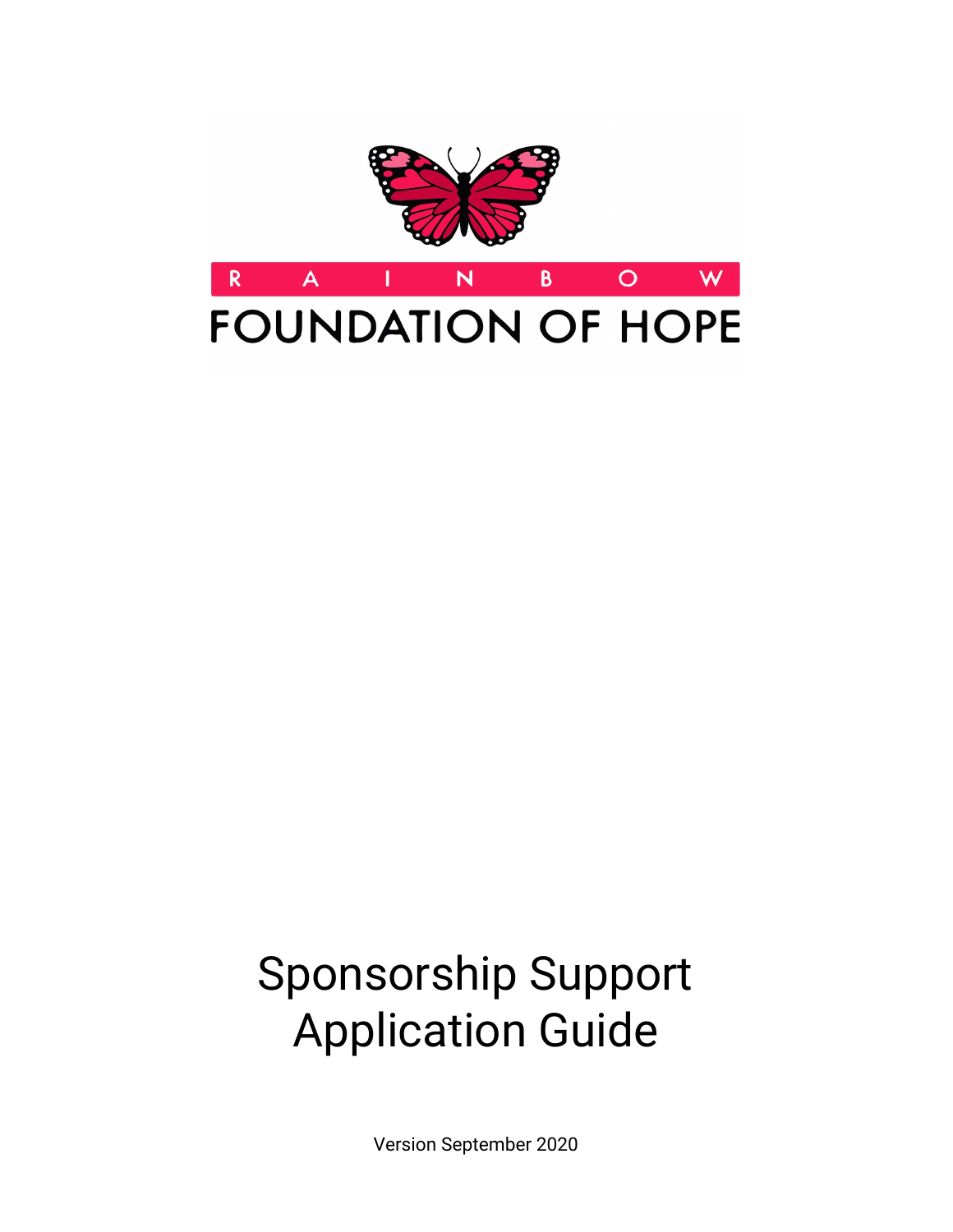## **INTRODUCTION**

The purpose of the Rainbow Foundation of Hope (RFOH) Grants Program (the Program) is to support efforts to take action to support LGBT+ asylum seekers, refugees, and newcomers facing persecution on the basis of sexual orientation and gender identity or expression (SOGIE). Sponsorship grants of up to **\$5,000** per sponsorship project are designed to stimulate direct and concrete efforts that support private sponsorship of SOGIE migrants. The program is entirely funded through community donations and limited corporate partnerships. As an independent society and registered charity in Canada, RFOH operates with the sole Mission of improving the lives of SOGIE migrants worldwide.

## **ELIGIBILITY**

The Program will consider proposals from agencies and organizations whose interests are consistent with the goals of the grants program. The program will not consider grant proposals for retroactive funding of projects already completed. Qualified donees applying for grant funding must meet the following set of criteria to be eligible:

- Be a Canadian charitable organization registered with the Canada Revenue Agency (CRA). International organizations need to apply through an affiliated partner that is a registered charity in Canada.
- Provide programs and/or services that target SOGIE migrants subject to direct forms of persecution.
- Have a clean human rights record on other human rights issues.
- Extend services without prejudice and irrespective of nationality, ethnicity, religious affiliation, age, sex, sexual orientation, gender identity, gender expression, language proficiency, or ability.

#### ELIGIBLE FUNDING REQUESTS

The Sponsorship Grant Support Stream seeks to enable SOGIE migrants to safely and swiftly leave their country of origin due to persecution or leave their country of refuge where their lives are in danger and come to Canada through private sponsorship. Individual asylum seekers looking for refuge in a safe country can either come to Canada or another country that is generally understood to be safe compared to the country of origin, as a special case for urgent support through the sponsorship stream of grant funding.

In all cases, RFOH's charitable designation with CRA requires that sponsorship support grants for such migrants must be administered through a Canadian organization as a qualified donee that is also a registered charity. Applicants can also apply to this grant stream for funds that shall be used to meet their current sponsorship obligations at a variety of stages in the process,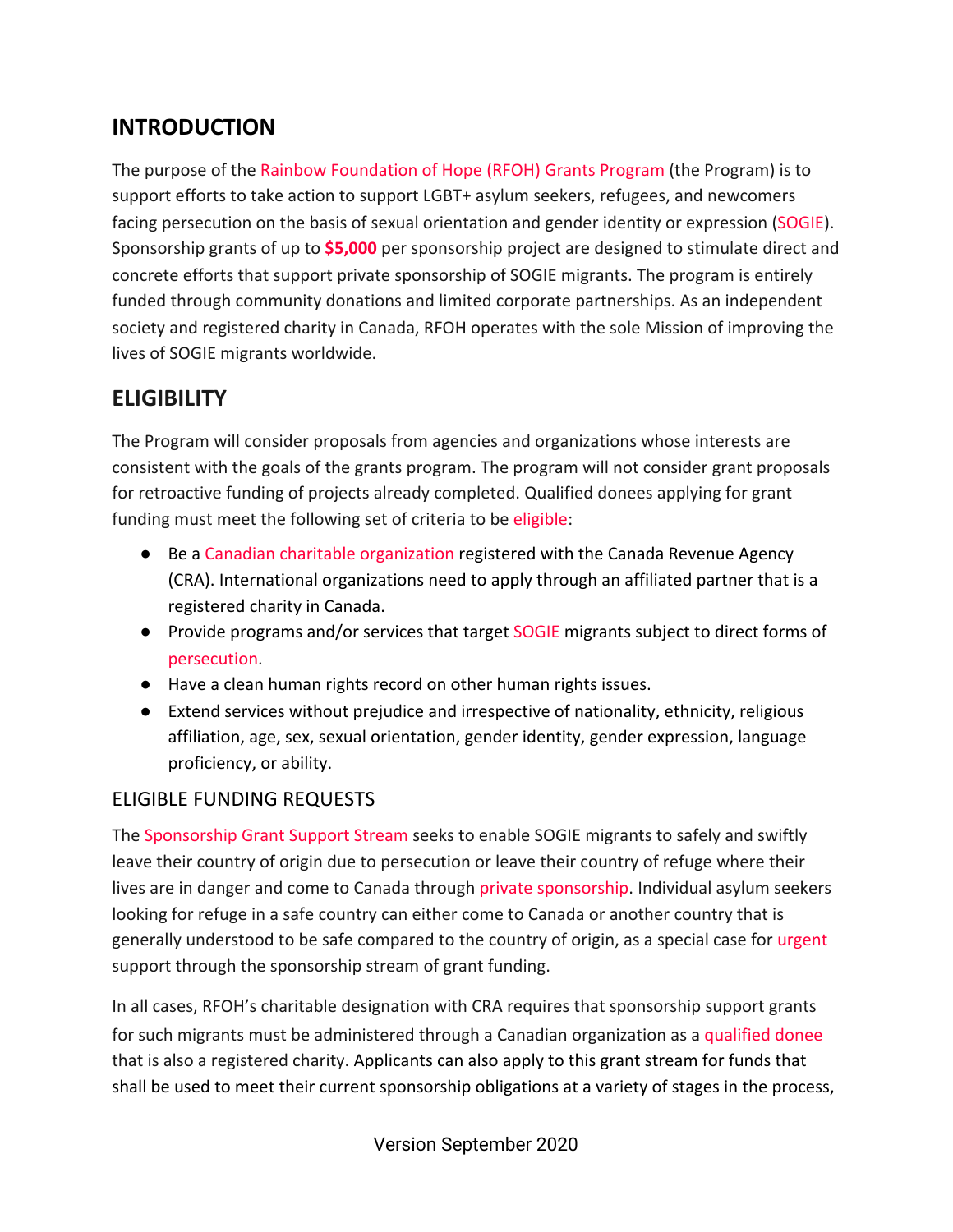but successful applicants will need to demonstrate set criteria under the review and evaluation process, which is intended to be transparent and accountable to RFOH's volunteer and donor support system.

#### TYPES OF ELIGIBLE APPLICANTS

Non-registered community groups and organizations involved with sponsorship programs *must work in partnership* with registered charitable organization in Canada. Non-profit organizations must have a clear mandate to serve SOGIE migrants in Canada. The Refugee Sponsorship Training Program ([http://www.rstp.ca](http://www.rstp.ca/)) provides useful tips for private sponsorship.

Examples of eligible applicants can include, but are not limited to one of the following:

- Sponsorship Agreement Holders (SAH);
- Community Sponsors (CS) for UNHCR Convention Refugees;
- Blended Visa Office Referred (BVOR) candidates; and
- Constituent Groups (CG).

Successful applicants are also expected to make use of the federal Rainbow Refugee Assistance Partnership (RRAP) established by the Government of Canada and administered exclusively by Rainbow Refugee ([https://www.rainbowrefugee.com/sponsor-a-refugee\)](https://www.rainbowrefugee.com/sponsor-a-refugee).

## **APPLICATION PROCEDURE**

Applicants should complete and submit an application at any time for funding, bearing in mind that the application review process roughly operates on a quarterly basis over the course of the calendar year. Please use a copy of the Sponsorship Support Grant Application form for each project submitted. Should the proposal be reviewed favourably, a Notification of Award will be drawn up between RFOH and the successful applicant, which provides clarification of the terms of the award along with all the necessary information about the proposed project, including any conditions and reporting requirements. This information will be requested from the applicant.

Grant monies awarded will not exceed \$5,000 per project.

Foundation of Hope recognizes that many community groups may be new to the process of applying for grants and are intimidated by the tasks for completing the application form. Therefore, we encourage all interested organizations and sponsorship groups to contact RFOH for questions and technical assistance in filling out an application form. Please consider that grants will be awarded based on the availability of funding at the time of the application.

Visit [www.foundationofhope.net](http://www.foundationofhope.net/) or send a message to [grants@foundationofhope.net](mailto:grants@foundationofhope.net).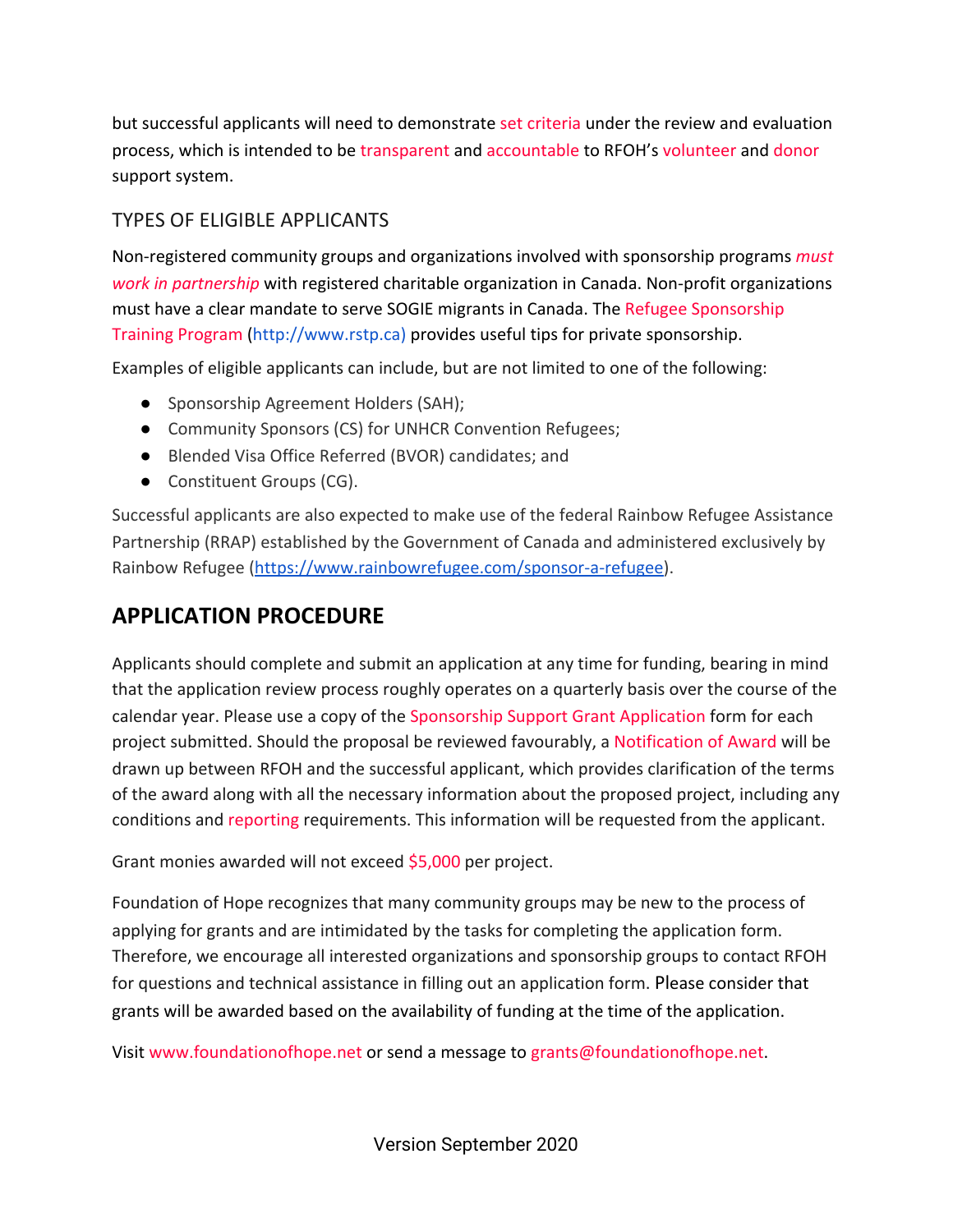#### REVIEW PROCESS AND EVALUATION CRITERIA

Submissions will be reviewed by the RFOH grant Review Subcommittee. The Review Team is composed of RFOH Board Directors on the Grants Committee and volunteer representatives of the LGBT+ community. Applicants will be contacted if further information is needed. The review process is intended to be transparent and ensure accountability in keeping with the Vision of RFOH: *A world where LGBT+ asylum seekers, refugees, and newcomers are safe and can be themselves*.

Financial support is the core Purpose of RFOH and integral to its ability to accomplish its Mission. The following set of criteria are used by the Review Team to evaluate proposals:

- **EFFICACY** RFOH is looking for effective ways to urgently appeal to our Vision, Mission, and Purpose.
- **SIGNIFICANCE** We look for clarity in how the actions and goals of the project address LGBT+ refugee and newcomer needs. Are people most at risk being directly targeted? How many at risk people will benefit?
- **ACTION PLAN** We look for a well thought out action plan that works towards achieving the stated goals of the project. Does the application effectively demonstrate how closely the action plan aligns with the budget and timeline provided?
- **FEASIBILITY** We look for a realistic project that is feasible in terms of time, budget, and available resources. Are the goals and objectives clearly identified in the measures of success? Are there any risks to the project in terms of achieving measures of success identified?
- **COLLABORATION** We recognize that the monies awarded to individual projects may not meet the level of need requested. A clear description of the role of RFOH funds in collaboration with other affiliated groups is key to a successful proposal.

Foundation of Hope's policy is to strive for success through continual improvement in the grants program. Organizations that have previously received funding will be evaluated based on proven success in meeting grant deliverables. Feedback regarding the application process is appreciated and will be taken into consideration for future grant cycles.

### **AWARDS AND REPORTING**

Reporting requirements include a Report on Success to be provided no more than 60 days after completion of the project or as an update within a year of having received funds if the project is not yet complete. Reports are expected to explain how sponsorship support grant funds